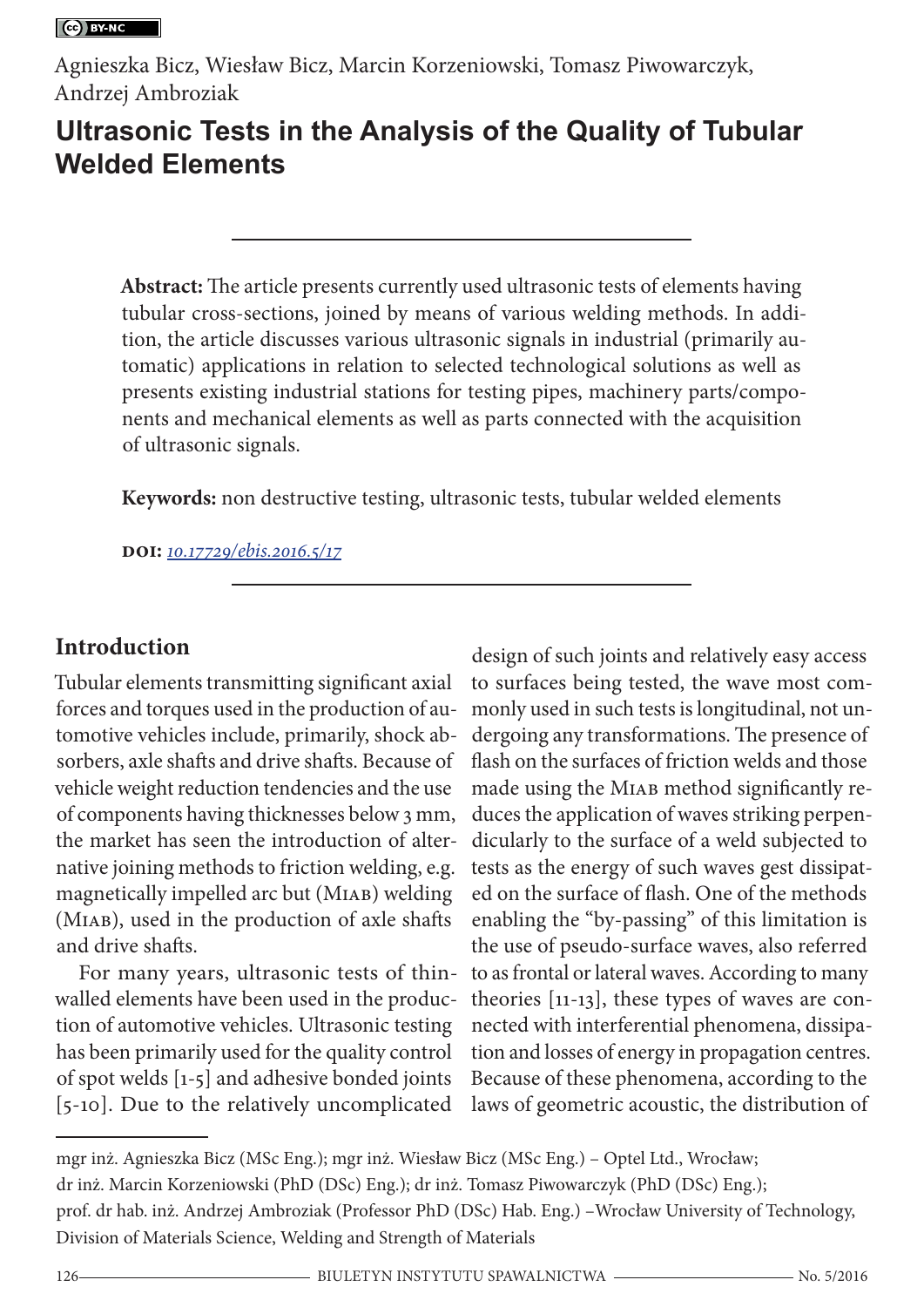reflected wave beam pressure changes, and, as a result thereof, the reflection pressure coefficient decreases sharply [14,15]. On the water-air boundary, this corresponds to an angle of approximately 31o in relation to the normal [11].

## **Methodology of Ultrasonic Testing of Tubular Elements**

Equipment for the testing of friction welds in MIAB welded shock absorbers and drive transmission elements uses lateral waves propagating along the walls of a pipe being tested, in parallel to its axis. In cases of elements free from imperfections, an ultrasonic impulse generated by the excitation of a transducer only gets reflected against the flash, giving a response characteristic of a given element, depending on the geometry of the element and that of the measurement system. Any deviations from the reference measurement can be treated as reflections or dissipations of the ultrasonic beam against an imperfection or deviations from the pipe geometry. The ultrasonic beam of the transducers in the measurement probe was focused in a controlled manner enabling the detection of imperfections, the diameters of which are not less than 0.2 mm. The settings of measurement cursors determining the size of signal reflection or dissipation amplitude in individual measurement channels are configurable and depend on design guidelines or company standards.



Fig 1. Schematic diagram of the rig for the ultrasonic testing of shock absorbers

An element subjected to a test, usually placed in a so-called seat and held in a vertical position, is measured using two units of ultrasonic transducers (Fig. 1). One unit consists of an identifying probe, whereas the second is composed of a weld parameters measurement probe.

### *Identification Unit*

Measurements performed using the identification unit involve the use of three ultrasonic transducers located at various heights corresponding to characteristics of individual types of shock absorbers subjected to measurements. The concept of identification involving the use of the developed probe is illustrated in Figure 2. In addition, the track of identification also verifies the proper orientation of an element.



Fig. 2. Manner of measuring the distance between a shaft and the probe using one measurement probe

Each transducer transmits a short ultrasonic impulse and receives an echo generated after the reflection of a wave against an obstacle where the measurement system measures the time after which the previously transmitted signal returned. The above named time-related measurement is used for calculating the distance between the pipe element and the identifying probe. The measurement of characteristic distances between the surface and the identifying probe performed at three points is sufficient for the identification of the type of an element subjected to the measurement. An example of the identification of an element on the basis of a measurement performed using a set of three probes is presented in Figure 3.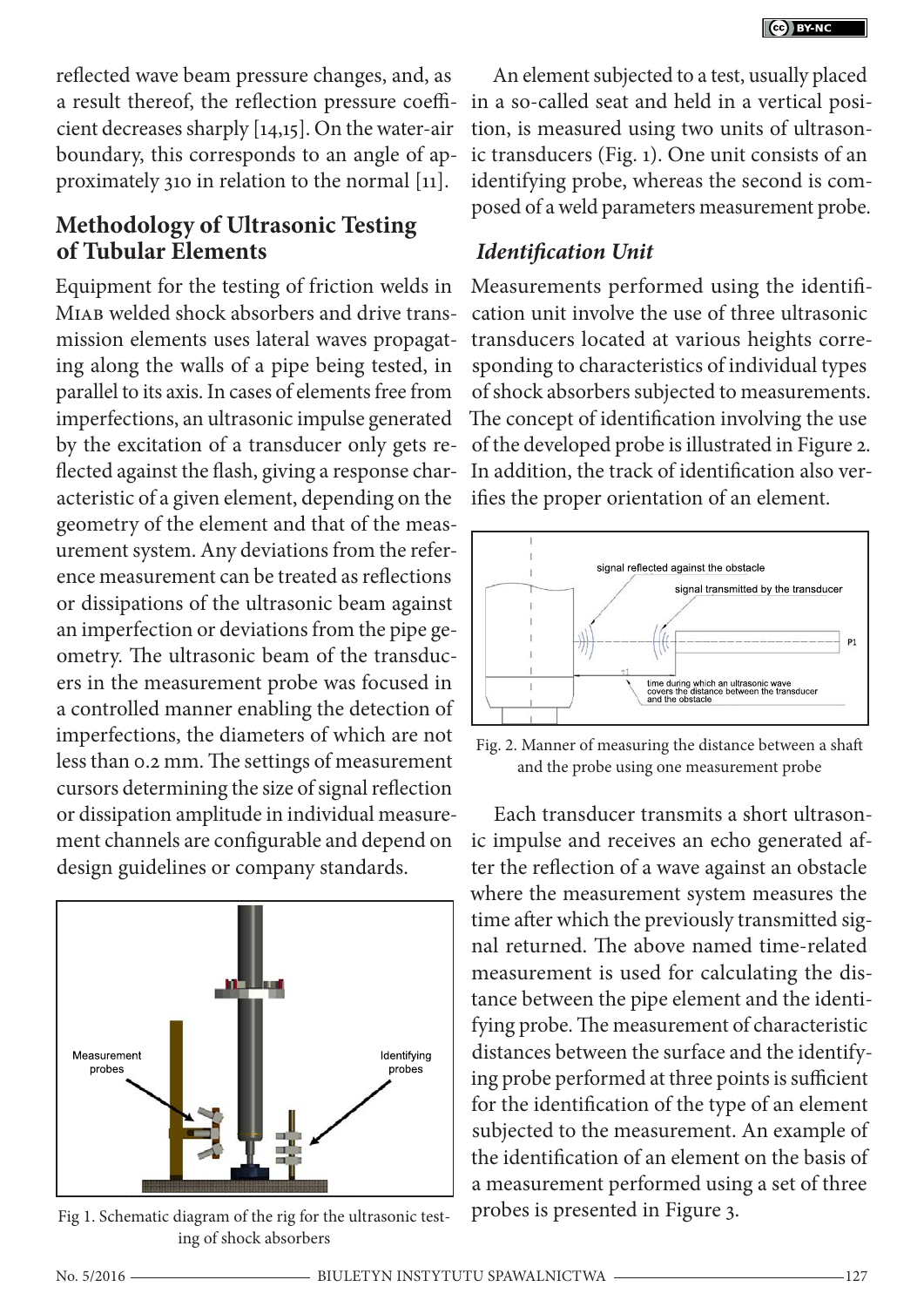Ce BY-NC



Fig. 3. Concept of element identification based on the ultrasonic method

### *Unit of Measurement Probes*

Assessments related to the quality of welds are based on measurements performed using three ultrasonic transducers positioned at various angles in relation to the weld plane. One of the transducers is positioned on the plane perpendicular to the weld (angle 0° in relation to the normal), the second at an angle of 31°, whereas the third at an angle of 36°. The positioning of the transducers is presented in Figure 4.



Fig. 4. Arrangement of measurement probes when testing

Figure 5 schematically presents signals emitted by the transducer fixed at an angle of 0° in relation to the normal when a weld is continuous, i.e. without welding imperfections and when a weld contains an imperfection.

During measurements, the ultrasonic transducer (PP1) sends out a short impulse (1) directed perpendicularly in relation to a weld being

tested (7). In cases of imperfection-free welds, the measurement window  $(4)$  records reflection  $(5 \text{ and } 1)$ 6a accordingly) on the water-steel (2) and steel-air boundary (3). If a weld (7) contains an imperfection, the measurement window (4) shows an impulse (5) demonstrating the discontinuity of a joint. It should

be noted that measurements performed using transducers oriented perpendicularly in relation to a surface being tested are only useful if flash is removed from the weld surface.

Measurements involving transducers positioned askew in relation to the weld plane are presented schematically in Figure 6. Figure 6a presents the trajectory of a wave transmitted,



tubular elements Fig. 5. Signals from the ultrasonic transducer positioned perpendicularly to the surface; signal for the case without (a) and with (b) an imperfection



Fig. 6. Scheme of ultrasonic measurements involving transducers oriented at an angle in relation to the weld plane; the trajectory of transmitted (a) and recurrent (b) waves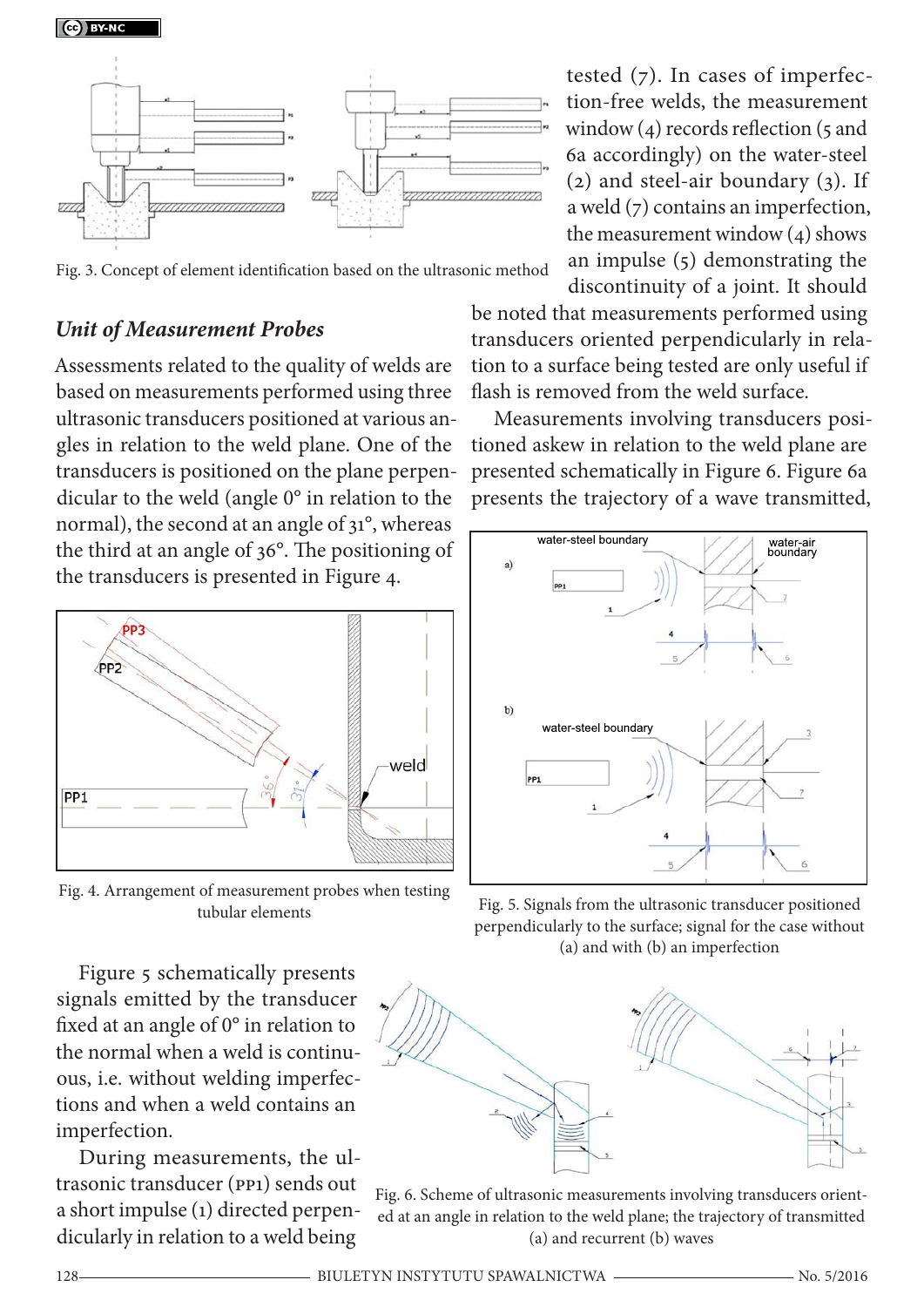whereas Figure 6b presents that of a wave received by the ultrasonic transducer.

The focused ultrasonic wave (1) transmitted by the transducer positioned at an angle (PP2) strikes the wall of an element being measured outside the joint area. Part of the transmitted wave (2) is reflected against the external surface of the wall, yet part penetrates the material, where it becomes refracted (4) and propagates as a wave led in the material, i.e. the so-called lateral wave. The adjustment of angles at which transducers are fixed enables the extensive observation of the weld area (significantly exceeding the weld width) and the most efficient use of the transformation of longitudinal waves into lateral waves (4). If a weld contains an imperfection (5), as a result of reflection, the imperfection will cause the generation of an additional echo (7), which, using the same route as the one described above, will return to the measurement transducer.

## **Testing of Shock Absorber Friction Welded Elements**

The *opStrut* measurement system for post-friction weld immersive ultrasonic tests of friction welds in strut roads (shock absorber compo-– module detecting the presence of an element, nents) is a one-station device for assessing the quality of components. The machine is a modern system featuring fully automatic quality control based on non-destructive (ultrasonic) tests performed in a production cycle. The system recognises an element being tested and automatically "retools" the machine in terms of measurement software programme required in a given case. In addition, the system is provided with the so-called *error proof*, i.e. a marker of elements containing welding imperfections and a module drying the element after the performance of a test.

Measurement results concerning every tested element are saved in the device memory for the further development of statistical data obtained during production. The detection of an element containing welding imperfections is

signalled by red light and appropriate information displayed on the operator panel. In addition, defective elements are marked mechanically. In such cases, the operation of the device is stopped until an element containing an imperfection is placed in the so-called separator of rejects. The system performs the continuous statistics of properly made and defective components, containing, apart from measurement results, information about the time of the measurement and the operator performing it. On the basis of experience related to similar equipment and initial measurements, the device supports software provided with criteria enabling the identification of properly made and defective elements. If need be, the assessment criteria can be changed by users at any time. The developed control system enables the testing of elements without removing flash.

The complete system of quality control related to friction welds in shock absorber elements (Fig. 7) is composed of the following elements:

- module automatically detecting an element being measured, retooling and checking the proper orientation of the element subjected to the test,
- module detecting, stopping and manipulating during the measurement of an element being measured,



Fig 7. Device for the ultrasonic testing of welds (named op-Strut) made by PBP Optel Sp. z o.o for BWI Krosno. Front panel view (a) and the shelf with standard samples (b)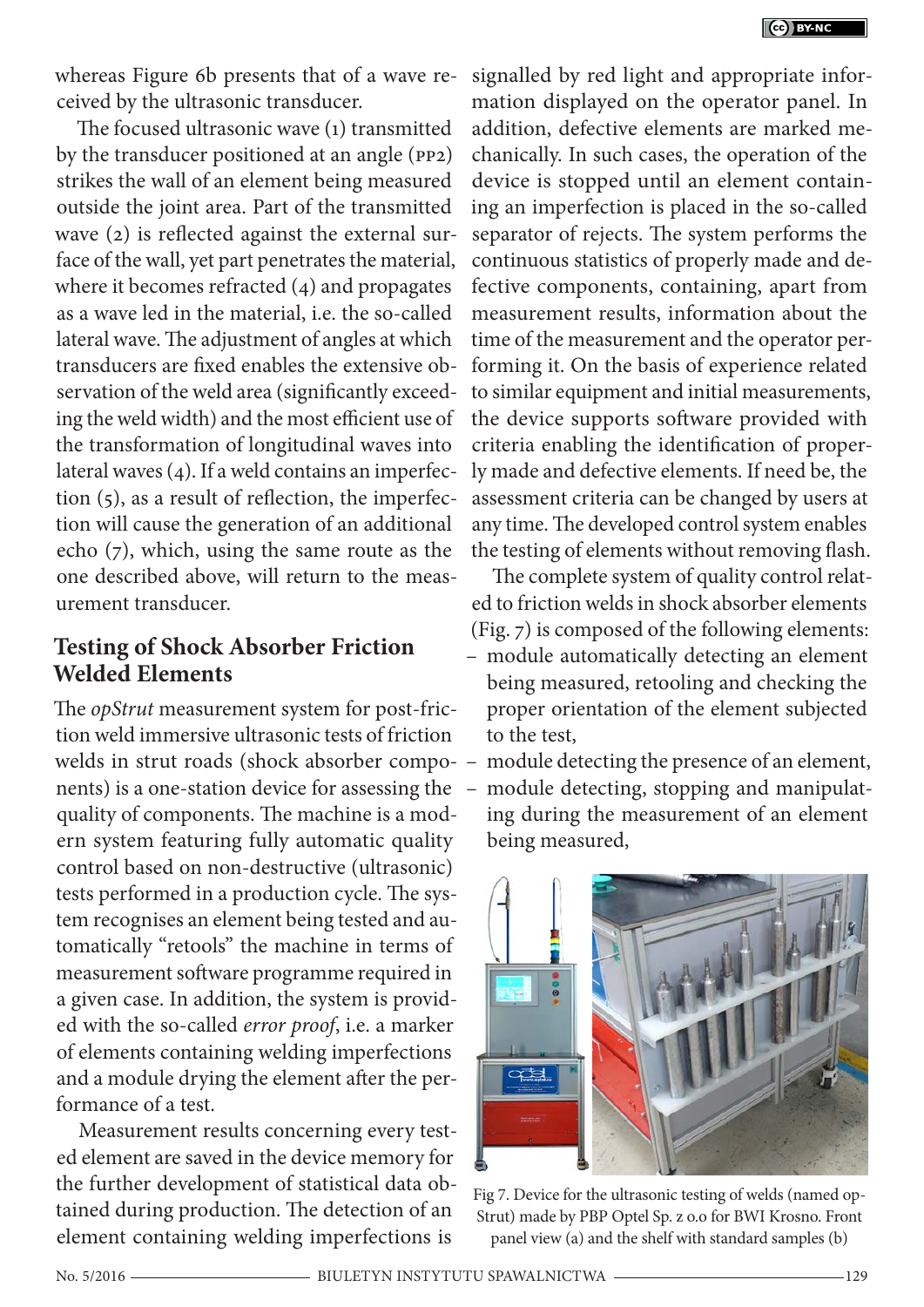- module refilling and checking the purity of measurement liquid in the measurement pool,
- shelf with standard samples.

The closed cycle of measurement liquid utilises two built-in containers enabling the replacement of liquid without the removal of containers. The containers are provided with an inlet and a drain outlet secured during normal operation. The inlet is equipped with a filter preventing particulates from entering the container as such particulates could affect test results.

#### *Software*

The device has two operating modes, i.e.

- with the automatic recognition of an element being measured and the application of appropriate software programme,
- with the permanent software programme (corresponding to the presently used production line) with the simultaneous verification of the compatibility of the element with the previously selected software programme.

The module of test statistics enables the generation of measurement reports for end users of manufactured components and makes it possible to create company standards. The full configurability of settings enables the optimum adaptation of criteria for the analysis and interpretation of ultrasonic tests.

#### *Tests*

The placement of the object being tested in when two welding imperfections were detectthe work opening is tantamount to introduc-ed on the weld circumference.

ing the object in the zone of measurement. The container into which the element is introduced is provided with fixtures and equipment necessary for tests. Measurements are performed on an element oriented vertically with the weld directed downwards. The proper placement of the element in the measurement field is secured by guides preventing its improper

positioning or damage to the measurement probe, provided with sensors of proximity and of the proper position of an element in the measurement zone. The fixtures and equipment necessary for performing measurements include a self-centring gripping jaw, ultrasonic measurement probe and an ultrasonic probe identifying the type of an element being measured. The self-positioning system of the probe along with the function of adapting to the type of an element prevent any accidental change in a required position. In addition, the rig checks the level and condition of measurement liquid. Operators are informed about the compatibility of an element by green light and related information displayed on the operator panel. The detection of elements containing welding imperfections is signalled by red light. In such cases, the operation of the device is stopped until the element is placed in a container designated for rejects. After a test, measurement liquid residues are removed from the element by the stream of compressed air.

#### *Interpretation of Results*

Figure 8 presents actual results of the ultrasonic measurement (so-called A-scan) of friction welded pipes using a transducer oriented at an angle of 0° in relation to the weld; the A-scan is concerned with the weld free from imperfections.

Figure 9 contains the A-scan presentation for the transducer oriented at an angle of 31°



Fig. 8. A-scan presentation of the ultrasonic signal using the transducer oriented at an angle of 0o in relation to the weld free from imperfections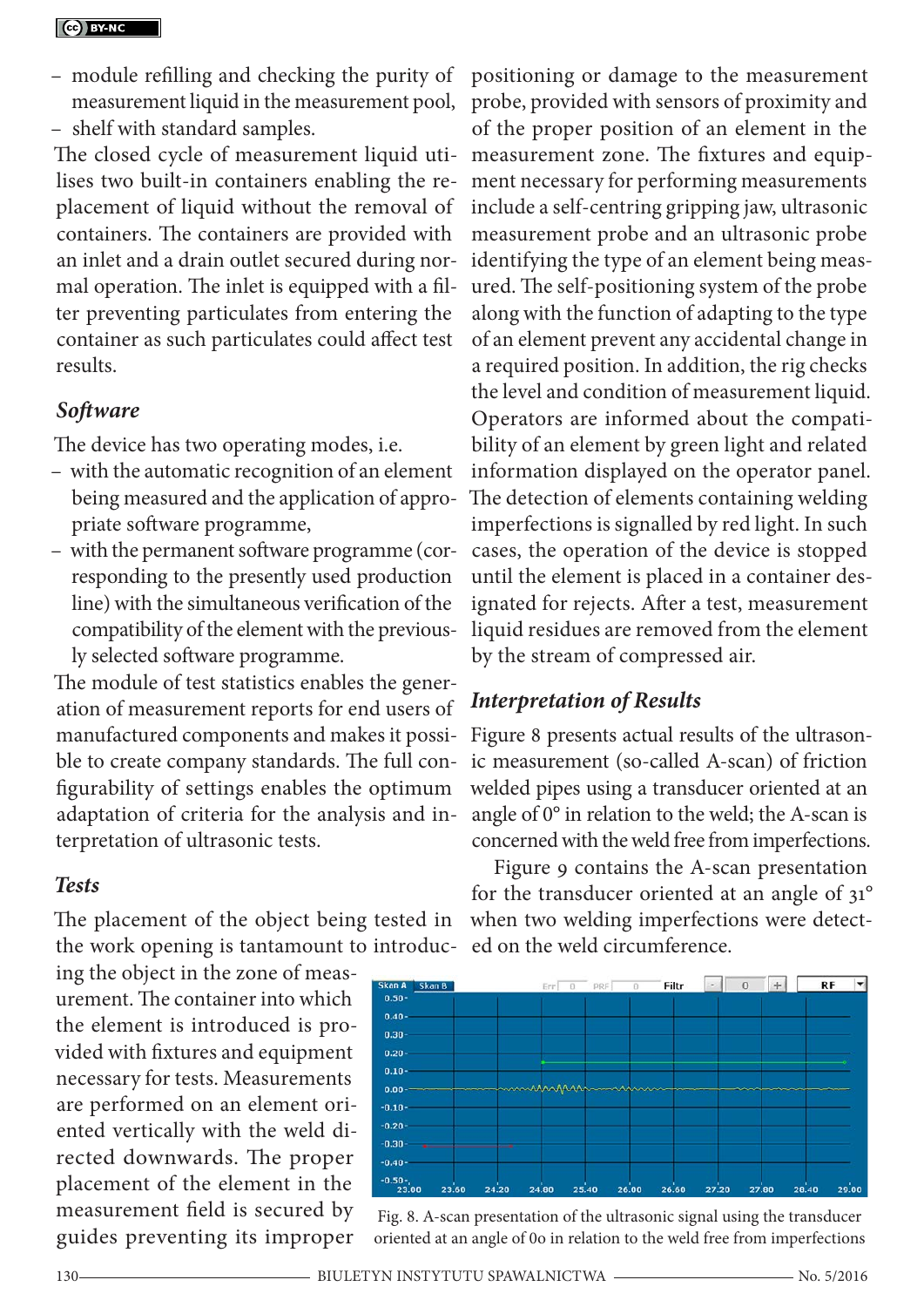

Fig. 9. A-scan presentation of the ultrasonic signal using the transducer oriented at an angle of 31° and detecting 2 imperfections (a and b) on the weld circumference



Fig. 10. B-scan visualisation of imperfections located on the friction weld circumference and detected using the transducer oriented at an angle of 31°



Fig. 11. Visualisation of imperfections for the operator of the opStrut device

Figure 10 contains the B-scan presentation of an ultrasonic signal obtained by rotating the pipe by an angle of 360°. Unlike the A-scan presentation, the B-scan presentation enables the analysis of test results on the entire circumference in one two-dimensional image.

When testing the quality of shock absorbers on the production line, the analysis of A-scan and B-scan presentations can pose a problem for unskilled operators. To this end, an interface facilitating the identification of imperfection location was developed. The operator panel in the polar system with measurement results concerning a friction weld is presented in Figure 11. Areas marked red contain imperfections detected by the device.

# **Tests of MIAB Welded Elements**

The quality tests concerning the welds made using the MIAB method, present in drive transmission elements (drive shafts and axle shafts), were performed using a laboratory test rig provided with a universal ultrasonic scanner equipped with a focusing transducer having frequency *f*=10 MHz , focus *F*=21 mm, focus diameter *B*<sub>D</sub>≈0.4 mm and focus length  $F_Z$ ≈6.1 mm. When scanning the elements subjected to the tests, the transducer was positioned at angle *α*=31.6°, which ensured the generation of a lateral wave in the tested element. The ultrasonic beam was focused on the surface of the pipe, at distance *h*≈4 mm away from the flash area. After passing through the focus, the wave was dispersed and refracted on the water-steel boundary, and next moved inside the steel, along the axle shaft surface, in parallel to the axis of rotation. As the system is in the test phase, in order to examine the possibility of detecting welding imperfections, artificial imperfections (incisions) were made on elements provided for the tests. Figure 12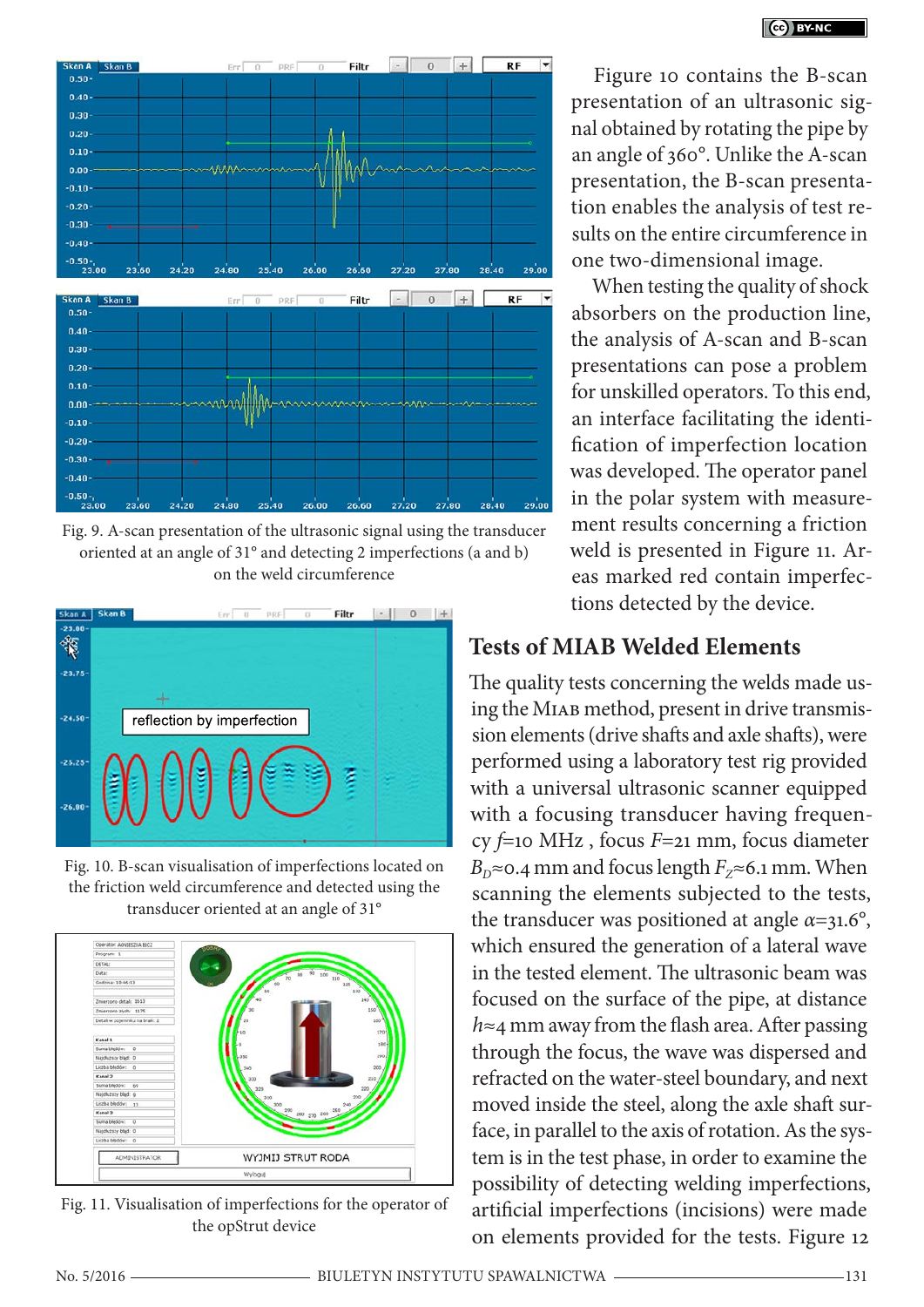

Fig. 12. Laboratory test rig. Ultrasonic scanner (a) and orientation of the transducer in relation to the weld being tested (b)



Figure 13 presents the preliminary design of a specialist test rig for the ultrasonic inspection of MIAB welded joints. By contrast with tests concerning shock absorber elements, the axle shaft is oriented horizontally. In order to provide the acoustic feedback, the ultrasonic wave was brought to the test area via the water film.

Each tested axle shaft has two welds made using the MIAB welding method, from the side of the so-called stub shaft and from the side of the joint provided with approximately 1 mm wide gaps and an opening having a diameter of 0.4 mm. After locating the gap on the A-scan presentation (Fig. 14a), the selected joint was subjected to B-scan (Fig. 14b). Signals of non-zero amplitudes visible in the A-scan presentation for the welds free from imperfections (Fig. 14a) result from the reflection of the ultrasonic wave against the flash. Their amplitude is significantly lower than the signal reflected from the gap, and their position is different.

Fig. 13. Preliminary design of a demonstration rig for testing MIAB welded components



Fig. 14. A-scan presentation of the ultrasonic signal for the weld free from imperfections and with the artificial imperfection (1 mm wide incision) made using the MIAB technology



Fig. 15. Two-dimensional visualisation of an artificial imperfection presented as B-scan

The B-scan presentation (Fig. 15) was made the signal reflected against the gap. In order to by rotating the element until the repetition of verify the possibility of detecting small-sized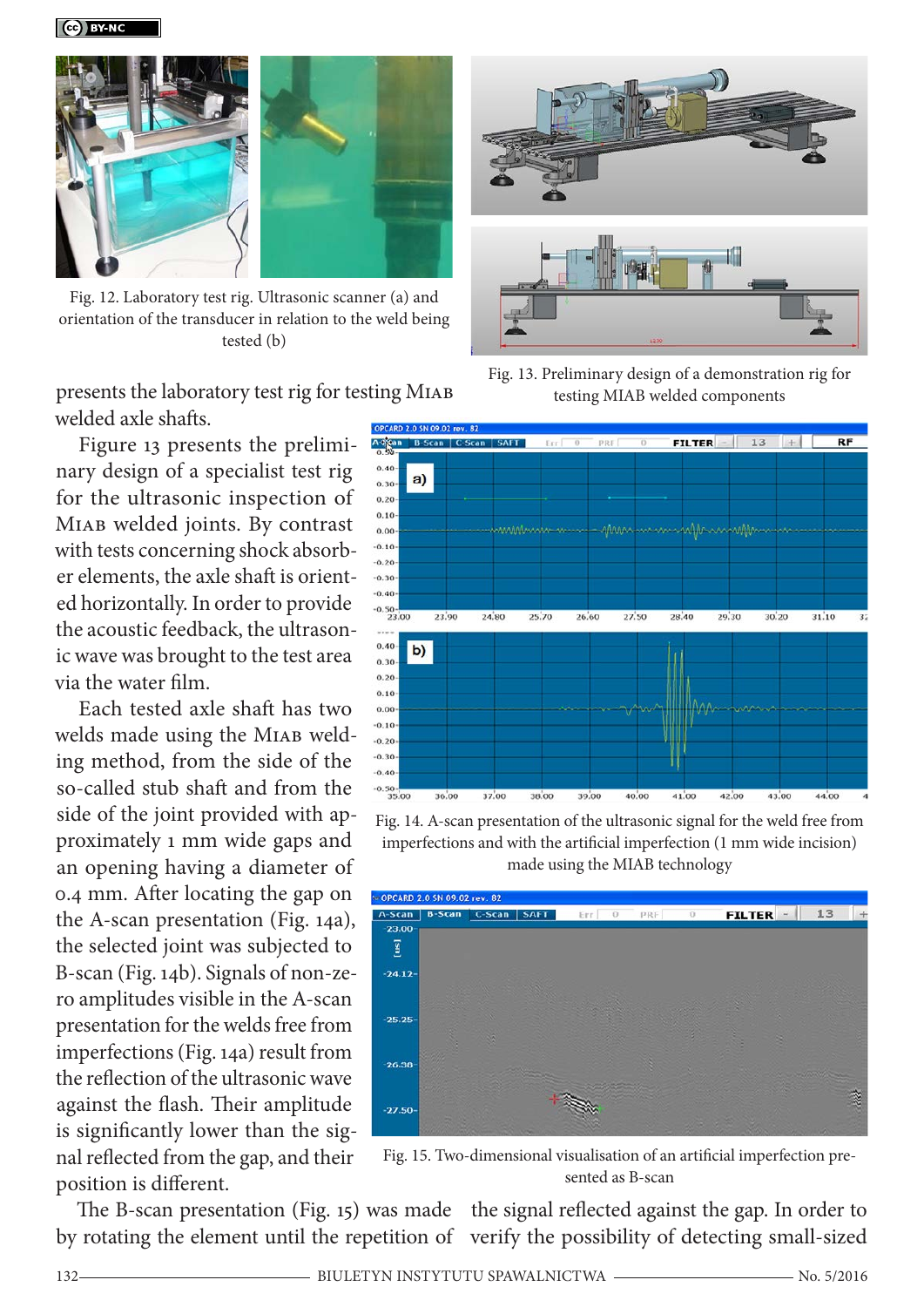

imperfections it was necessary to make a cuboidal opening  $(\phi \circ .4)$ mm) in the weld. The element prepared in this manner was subjected to ultrasonic tests, the results of which are presented in Figure 16 in the form of A-scan and B-scan.

### **Summary**

The ultrasonic tests of the thinwalled tubular elements of shock absorbers, axle shafts and drive shafts pose a significant challenge for designers, constructors and researchers. The results of individual tests and design solutions considerably supplement this narrow area

of technique. The results of the individual research presented above enabled the formulation of the following conclusions:

- use of the lateral wave in tubular elements enables the detection of welding imperfections in friction welds and those made using MIAB welding,
- orientation of the ultrasonic transducer at an angle of 31° enables the transformation of longitudinal waves into lateral waves, thus providing the possibility of performing tests in friction welds and welds made using the MIAB method without removing the flash,
- in addition to detecting welding imperfections, ultrasonic tests can be used for the precise identification and positioning of elements subjected to tests,
- developed test station enables the detection of welding imperfections in MIAB welded elements.

*The article was prepared within the project entitled "Criteria and Methodology of Determining the Quality of Magnetically Impelled Arc Butt Welded Joints" co-funded by the National Centre for Research and Development within the confines of the 3-rd Programme of Applied Research.* 



Fig. 16. Result of the ultrasonic test (A-scan and B-scan) of the weld made using the MIAB method provided with the artificial imperfection  $(\phi$  0.4 mm)

## **References**

- [1]Korzeniowski M., Białobrzeska B., Kustroń P., Harapińska E.: *Zastosowanie mikroskopii akustycznej do oceny niezgodności połączeń zgrzewanych punktowo*. Przegląd Spawalnictwa, 2015, no. 12
- [2] Kustroń P., Korzeniowski M.: *Badania połączeń spawanych laserem z zastosowaniem mikroskopii*. Przegląd Spawalnictwa, 2015, no. 8
- [3] Korzeniowski M., Ambroziak A., Ignasiak A.: *Ultradźwiękowe metody kontroli procesu zgrzewania oporowego punktowego*. XXXIX Szkoła Inżynierii Materiałowej, Kraków-Krynica, 27-30 IX 2011, Monografia pod red. Jerzego Pacyny, Kraków 2011
- [4] Kustroń P., Kocimski J., Chertov A., Titov S., Korzeniowski M., Ambroziak A., Maev R.G.: *In-line ultrasonic investigation of spot weld quality using multi-transducer set-up*. Review of progress in quantitative nondestructive evaluation. Vol. 29-36<sup>th</sup> Annual Review of Progress in Quantitative Nondestructive Evaluation, Kingston, Rhode Island, 26-31 July 2009, eds. D. O. Thompson and D. E. Chimenti. Melville, NY: American Institute of Physics, 2010. pp. 1615-1622 *[http://dx.doi.org/10.1063/1.3362261](http://dx.doi.org/10.1063/1.3362261%0D)*